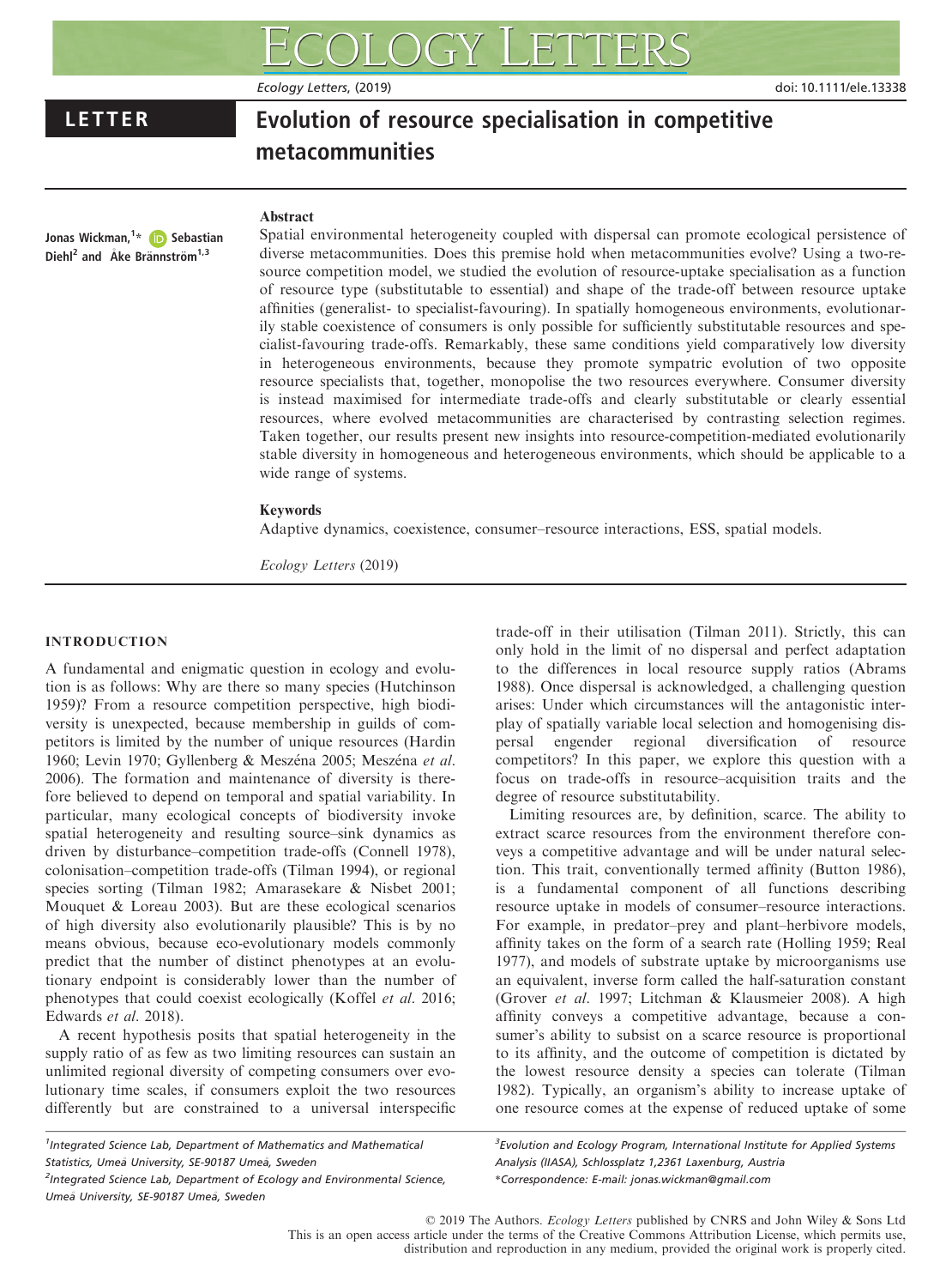other resource (e.g. Edwards et al. 2011). The resulting tradeoff in affinities will constrain the evolution of resource uptake. Trade-offs can be either specialist-favouring – for which total resource uptake is the greatest when uptake is biased towards the preferred resource – or generalist-favouring, for which total uptake is greatest when resource uptake is balanced.

To date, the evolution of uptake specialisation has been primarily studied in models of spatially homogeneous systems, where coexistence between consumers differing in resource affinities was found to be possible for specialist-favouring trade-offs (Levins 1962; MacArthur & Levins 1964; Lawlor & Smith 1976; Rueffler et al. 2006). These studies only considered perfectly substitutable resources, and it remains unclear whether similar patterns would arise when resources are essential or antagonistic. Conversely, the only study that included different resources types (antagonistic to substitutable to essential, Schreiber & Tobiason 2003) considered, in turn, only linear affinity trade-offs, which are neither specialist nor generalist-favouring. Finally, the few studies considering heterogeneous environments focused, again, on perfectly substitutable resources (Parvinen & Egas 2004; Nurmi & Parvinen 2008; Debarre & Gandon 2010; Wickman et al. 2017). Yet, resource types are rarely perfectly substitutable, and trade-offs are rarely perfectly linear, and their joint effects on trait evolution and coexistence of resource competitors are poorly understood. A systematic investigation of these interactions is needed if we wish to understand and predict the evolution of metacommunities of resource competitors.

In this study, we investigate the evolution of resource-uptake specialisation for different types of resources that range continuously from substitutable to essential, and for trade-offs in resource affinity that range continuously from generalist- to specialist-favouring. We explore an evolutionary model of competition for two resources and identify combinations of resource types and trade-offs that promote evolutionarily stable coexistence of competiting consumers. We first analytically characterise the combinations of resource types and trade-offs that permit evolutionarily stable coexistence of two consumers in spatially homogeneous environments. This enables us to subsequently explain why consumer diversity in evolutionarily stable metacommunities is predicted to be high for some combinations of resource types and affinity trade-offs, but can be extremely low for others, given otherwise identical landscapes of spatially variable resource supply ratios.

## MODELS AND METHODS

To investigate how different resource types and affinity tradeoffs affect evolutionary community assembly, we explore differential equation models describing how consumers compete for two resources. We begin our investigations in homogeneous environments where all variables are constant in space, and subsequently extend the model to heterogeneous environments where resource supply rates vary across the landscape.

#### Homogeneous environments

We let N consumers with densities  $u_i$ ,  $i = 1, 2, ..., N$ , compete for two resources with densities  $R_1$  and  $R_2$ . Each consumer takes up resources 1 and 2 with affinities  $a_{i1}$  and  $a_{i2}$ , respectively, where affinity is defined as a constant that enters multiplicatively with resource density into the consumers' uptake and growth rates. We let these affinities be under selection within the constraints of a trade-off. The ecological dynamics are described by the following:

$$
\frac{du_i(t)}{dt} = G(a_{i1}R_1, a_{i2}R_2)u_i - \mu u_i,
$$
\n(1*a*)  
\n
$$
\frac{dR_1(t)}{dt} = r(K - R_1) - \sum_{i=1}^{N} C_1(a_{i1}R_1, a_{i2}R_2)G(a_{i1}R_1, a_{i2}R_2)u_i,
$$
\n(1*b*)

$$
\frac{dR_2(t)}{dt} = r(K - R_2) - \sum_{i=1}^{N} C_2(a_{i1}R_1, a_{i2}R_2)G(a_{i1}R_1, a_{i2}R_2)u_i.
$$
\n(1*c*)

Here,  $G$  is the per capita growth function of consumer  $i$ depending on resource densities and affinities, and  $\mu$  is the consumer's mortality rate. Resources are supplied with chemostat dynamics at rate  $r$  and supply density  $K$ . Each resource is consumed in proportion to its fractional contribution  $C_i$  to gross consumer growth  $Gu_i$ . For notational simplicity, all resource conversion efficiencies are set to 1. Thus,  $C_1 + C_2 \equiv 1$  for all combinations of affinities and resource densities, and consumer growth equals the sum of removed resources. Relaxing this assumption does not affect the results when conversion efficiencies are equal for all resources.

The functions  $G$ ,  $C_1$  and  $C_2$  depend on what we subsequently call *effective resource availabilities*, that is, the products  $a_{ij}R_j$  of the affinities and resource densities  $j = 1, 2$ . A multiplicative affinity of this type is found in all common specific resource-uptake and growth functions, including linear and type II functional responses, and minimum and multiplicative growth functions. Our general formulation of functions  $G$  and  $C<sub>j</sub>$  includes all of these specific functions as special cases (Appendix S2.3 in Supporting Information). We illustrate this with an example assuming a type II functional response for substitutable resources:

$$
\frac{du_i(t)}{dt} = \frac{a_{i1}R_1 + a_{i2}R_2}{1 + ha_{i1}R_1 + ha_{i2}R_2}u_i - \mu u_i,
$$
\n(2*a*)

$$
\frac{dR_1(t)}{dt} = r(K - R_1) - \sum_{i=1}^{N} \frac{a_{i1}R_1}{1 + ha_{i1}R_1 + ha_{i2}R_2}u_i,
$$
 (2b)

$$
\frac{dR_2(t)}{dt} = r(K - R_2) - \sum_{i=1}^{N} \frac{a_{i2}R_2}{1 + ha_{i1}R_1 + ha_{i2}R_2}u_i.
$$
 (2*c*)

Here, the per capita growth function is G  $(a_{i1}R_1, a_{i2}R_2) = (a_{i1}R_1 + a_{i2}R_2)/(1 + ha_{i1}R_1 + ha_{i2}R_2)$  (assuming a conversion efficiency of 1), the proportional consumption of resource *j* is  $C_i(a_{i1}R_1, a_{i2}R_2) = a_{ii}R_i/(a_{i1}R_1 + a_{i2}R_2)$ , *h* is handling time (which is identical for all consumers and resources), and the attack rates  $a_{i1}$  and  $a_{i2}$  correspond to the affinities of the general model.

Given our focus on the evolution of specialisation in resource uptake, we let evolution act exclusively on each consumer's affinities, and assume that resource uptake only differs with respect to  $a_{i1}$  and  $a_{i2}$ . This implies that supply K, renewal rate r, and any other resource-related consumer trait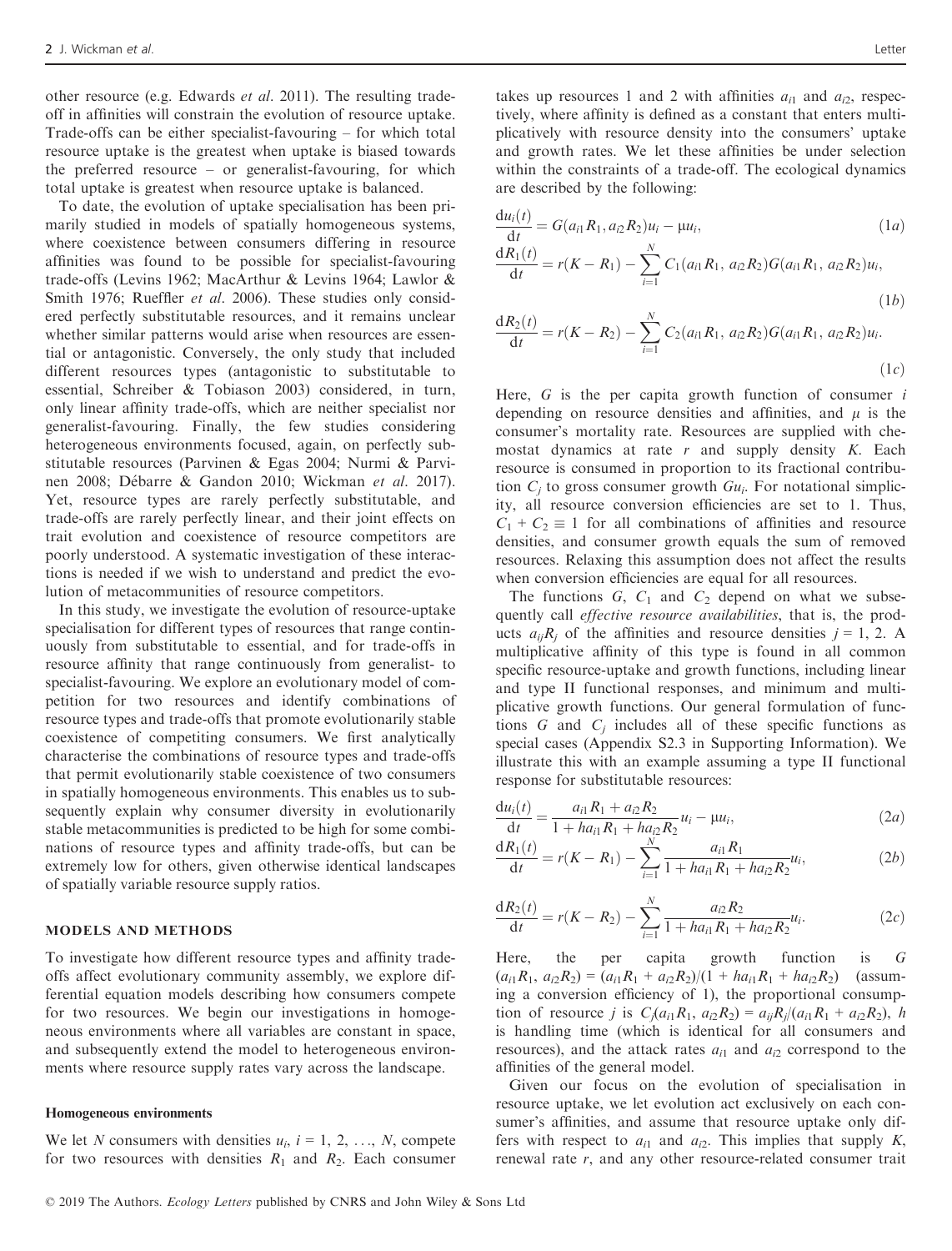(such as handling time  $h$ , eqn 2) are the same for both resources. The above assumptions entail that the functions describing a consumer's per capita growth and proportional consumption are both symmetrical across the diagonal in a state space of effective resource availabilities  $a_{ii}R_i$ . Finally, we assume that consumers consume proportionally more of the resource for which  $a_{ij}R_j$  is highest. Mathematically, this implies that, if  $a_{i1}R_1 \ge a_{i2}R_2$ , then  $C_1(a_{i1}R_1, a_{i2}R_2) \ge$  $C_2(a_{i1}R_1, a_{i2}R_2)$ .

To quantify the degree to which resources are substitutable or essential, we introduce the concept of a generalist ZNGI, which is the zero net growth isocline (ZNGI) of a generalist consumer, that is, a consumer that has equal affinities for both resources  $(a_1 = a_2 = 1)$ . The generalist ZNGI is the curve in resource space that satisfies  $G(R_1, R_2)u_i - \mu u_i = 0$ , that is, any combination of resources for which the generalist consumer has zero net growth. Resources are perfectly substitutable (Fig. 1a), if a generalist consumer can substitute a given intake of one resource by a proportional intake of the other resource, and still remain in equilibrium. Resources are strictly essential (Fig. 1d), if a generalist consumer requires both resources for growth but is limited by only one of them anywhere on its ZNGI. A family of generalist ZNGIs with increasingly sharp curvatures continuously span across these two endpoints (Fig. 1b,1c). The symmetry conditions described above entail that all generalist ZNGIs are symmetric about the diagonal  $R_1 = R_2$ .

We assume that a consumer can only increase its affinity for one resource at the expense of decreasing its affinity for the other. The trade-off between  $a_1$  and  $a_2$  may favour either resource generalists (Fig. 1e–f) or resource specialists (Fig. 1g– h). Our assumption that resources can only differ with respect to affinity implies that all trade-off curves are symmetrical about the diagonal  $a_1 = a_2$ .

We restrict our analyses to trade-off curves and generalist ZNGIs that are either everywhere convex, everywhere concave, or linear, and fix all generalist ZNGIs and trade-offs such that a single generalist consumer with affinities  $a_1 = a_2 = 1$  can always persist at the resource densities  $R_1 = R_2 = R_0$  for all combinations of trade-offs and resource types. Consequently, all generalist ZNGIs pass through the point  $R_1 = R_2 = R_0$  and all trade-offs pass through the point  $a_1 = a_2 = 1$  (Fig. 1). We thus vary the trade-off around a fixed midpoint rather than around two fixed endpoints. While the latter has been the convention in trade-off studies considering substitutable resources, this convention is not suitable for essential resources, because no consumer would persist under strongly specialist-favouring trade-offs.

We use the framework of adaptive dynamics (Metz et al. 1992; Geritz et al. 1998; Dercole & Rinaldi 2008; Brännström et al. 2013) to study evolutionary community assembly as a function of resource type and trade-off shape. We use this framework to find the maximal number of consumers that can coexist at an evolutionarily stable equilibrium, where different consumers are characterised by unique combinations of resource affinities. We require global evolutionary stability, so that no other affinity combination on the trade-off curve can invade the community. We made the above assumptions about symmetries in the generalist ZNGIs and trade-off curves, because they facilitate the derivation of analytical results. Specifically, they enable us to derive conditions for the feasibility of evolutionary coexistence in terms of the



Figure 1 Examples of resource types and trade-offs. Panels (a–d): Sign of the net growth rate of a generalist consumer (for which  $a_1 = a_2 = 1$ ) as a function of the densities of resources 1 and 2 for (a) perfectly substitutable resources, (b) complementary, substitutable resources, (c) interactively essential resources and (d) strictly essential resources. Net growth is positive in the yellow region, negative in the blue region and zero on the black line, which is the generalist consumer's zero net growth isocline (generalist ZNGI). Different resource types are characterised by different generalist ZNGIs. All generalist ZNGIs go through the point  $(R_0, R_0)$ . Panels (e–h): Trade-off curves between the affinities  $a_1$  and  $a_2$  for the two resources. Shown are trade-offs that (e) strongly favour resource generalists, (f) weakly favour resource generalists, (g) weakly favour resource specialists and (h) strongly favour resource specialists. All trade-offs go through the point (1, 1). For comparison with Fig. 4 and Fig. 6, the normalised curvatures of the generalist ZNGIs,  $\hat{\kappa}_Z$ , in panels (a)–(d) are 0, 0.5, 1.25 and 101 respectively. The normalised curvatures of the trade-off curves,  $\hat{\kappa}_T$ , in panels (e)–(h) are approximately – 2.47, - 0.50, 0.47 and 1.42 respectively.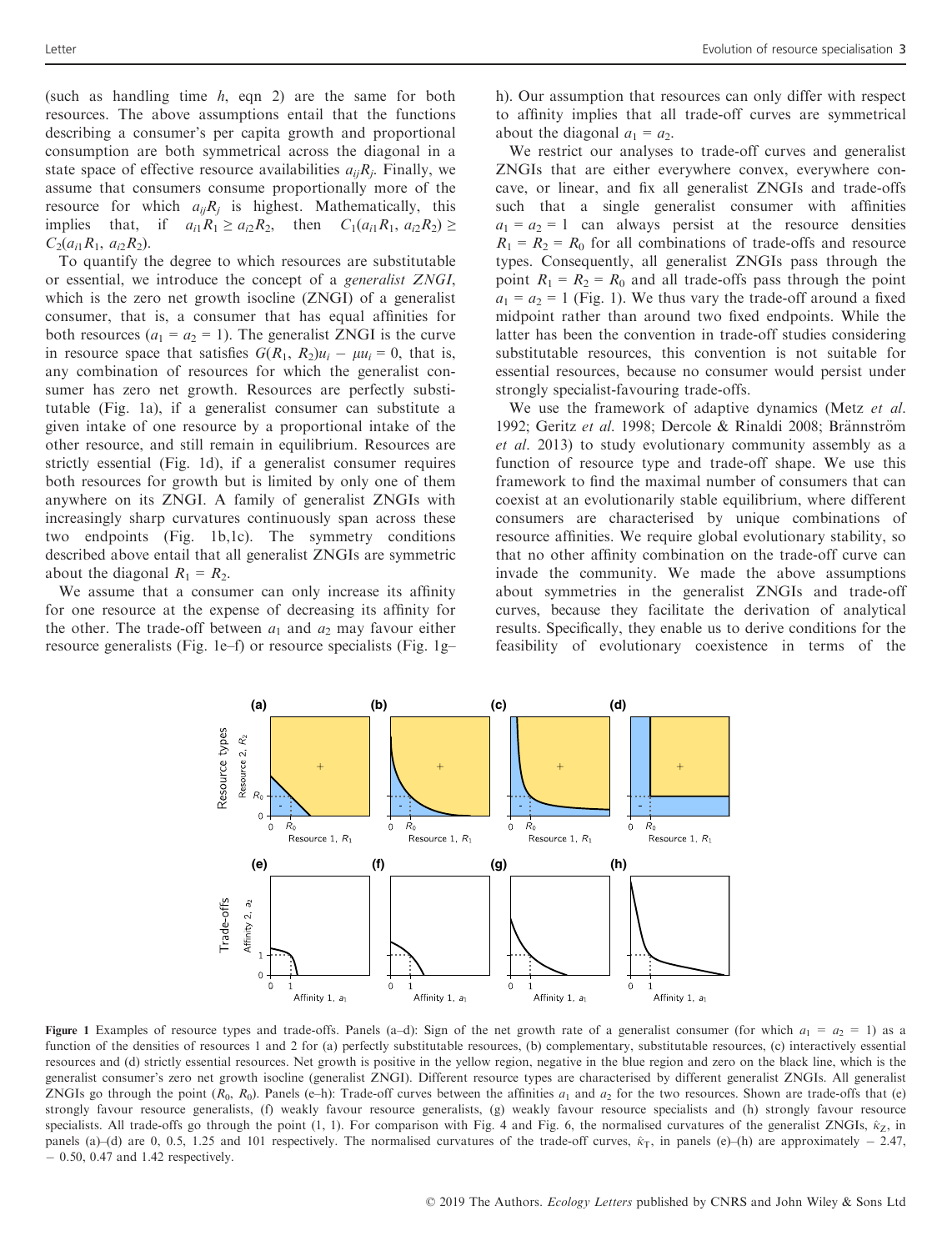curvatures of the generalist ZNGI at the point  $R_1 = R_2 = R_0$ and of the trade-off curve at  $a_1 = a_2 = 1$  (Fig. 1). Yet, the symmetry assumptions also imply that the possibility for coexistence of different consumers is maximised (see Results and Appendix S3.2).

To illustrate our analytical results for homogeneous environments with numerical examples, and for comparison with the environmentally heterogeneous case, we implemented specific trade-off, consumption and growth functions that allow resources to vary continuously from perfectly substitutable to fully essential. The specific model (described in Appendix S2.1.1) produces saturating growth similar to a Holling type II functional response when resources are perfectly substitutable, and approaches a saturating minimum model as resources approach perfect essentiality. The numerical methods used to solve for the evolutionarily coexisting consumer community are described in Appendix S2.2.1.

#### Heterogeneous environments

We introduce spatial heterogeneity into eqns 1 by letting the supply of resources and the densities of consumers and resources vary in space, and by allowing random, diffusive movement/transport of consumers and resources. We cannot treat the resulting partial differential equation system completely analytically and therefore solve a specific system numerically. We let the dynamics take place on a unit square with periodic boundaries and spatial coordinates  $\mathbf{x} = (x_1, x_2)$ . We randomly generated nine different landscapes where the local supplies of the two resources,  $K_1(\mathbf{x})$  and  $K_2(\mathbf{x})$ , varied smoothly in space (either independently or with positive or negative correlation), but the mean supplies were the same as in the homogeneous environment. Technically, this means that  $(1/L^2)$   $\int K_1(x)dx = (1/L^2) \int K_2(x)dx = K$ , where  $0 < x_1 \le 1$ ,  $0 \lt x_2 \leq 1$  and  $L = 1$  is the side length of the unit square-sized landscape. The details of landscape generation are described in Appendix S2.2.2 and an example is depicted in Fig. 2a,b. The equations describing per capita growth functions, proportional consumptions and trade-offs (eqns S2.7) are identical to

the numerical examples for the homogeneous environments (eqns S2.1). When rates of diffusion become very large, the heterogeneous model therefore approaches the homogeneous model.

We assemble communities in the same way as for the homogeneous environment, until the ensemble of consumers is globally closed to invasion by any other affinity combination on the trade-off curve, and we have the maximal number of consumers that can evolutionarily stably coexist (see Appendix S2.2.2 for numerical implementation). As local adaptation is possible, this often results in communities that have several consumers with different spatial distributions (see examples in Fig. 2c–e).

#### RESULTS

#### Homogeneous environments

Two major results arise from our analyses of evolutionary community assembly in homogeneous environments.

First, stable ecological coexistence is only possible when resources are sufficiently substitutable (e.g. Fig. 1a,b). The exact definition of 'sufficiently substitutable' is given by what we subsequently call the critical generalist ZNGI, which is the ZNGI of a generalist consumer (with affinities  $a_1 = a_2$ ) described by  $R_1 R_2 = R_0^2$  (Fig. 3a). Resource types characterised by generalist ZNGIs entirely below this curve permit ecological coexistence, whereas resource types characterised by generalist ZNGIs entirely above this curve preclude ecological coexistence (Fig. 3). The reason is that only sufficiently substitutable resources fulfil a necessary condition for stable ecological coexistence: each consumer must consume relatively more of the resource that relatively more limits its own growth (Tilman 1980). This is illustrated with an example of two consumers with opposite affinities (Fig. 3b–c). Consumer 1 has higher affinity for resource 1, and therefore consumes relatively more of resource 1 (indicated by a shallower consumption vector with slope  $-C_2/C_1$ ) than consumer 2. Compared to consumer 2, consumer 1 is, at ecological equilibrium, more



Figure 2 A spatially heterogeneous resource supply landscape and the distributions of three consumers from a resulting evolutionarily stable community. Resource supply densities for (a) resource 1,  $K_1(\mathbf{x})$ , and (b) resource 2,  $K_2(\mathbf{x})$ . Both resource supply densities satisfy  $(1/L^2) \int K_j(\mathbf{x}) d\mathbf{x} = K$ , where  $L = 1$  is the length of the side of the square landscape, and  $Corr(K_1, K_2) = -1$ , implying that the supplies are entirely anticorrelated. (c–e) Spatial distributions of three consumers picked from the evolutionarily stable community of seven consumers, where the normalised curvature of the generalist ZNGI is given by  $\hat{\kappa}_Z \approx 1.76$  (i.e. interactive-essential resources), and the normalised curvature of the trade-off curve is given by  $\hat{\kappa}_T \approx 0.396$  (a weakly specialist-favouring trade-off). Consumer 1 is more specialised on resource 1 with affinities (a<sub>1</sub>, a<sub>2</sub>)  $\approx$  (1.4, 0.64), consumer 2 is a generalist with affinities (a<sub>1</sub>, a<sub>2</sub>)  $\approx$  (1.0, 1.0) and consumer 3 is more specialised on resource 2 with affinities  $(a_1, a_2) \approx (0.59, 1.5)$ . The colour scale is relative within each panel.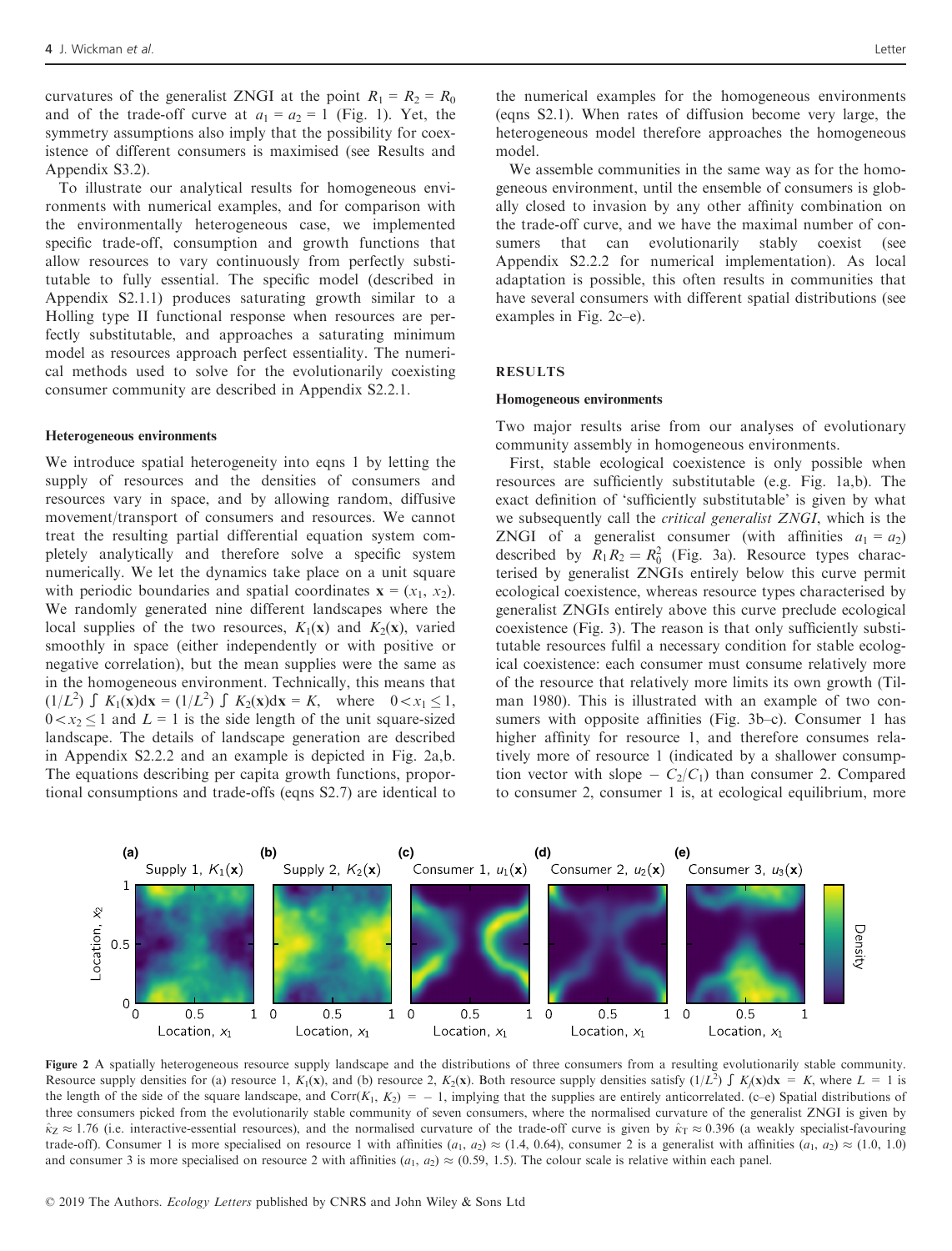

Figure 3 Examples of generalist ZNGIs and corresponding ZNGIs of non-generalist consumers leading to ecologically stable vs. unstable coexistence in homogeneous environments. (a) Critical generalist ZNGI given by  $R_1R_2 = R_0^2$  (thin gray line). If a generalist ZNGI lies entirely above this critical generalist ZNGI (e.g. dashed line), resources are too essential and ecologically stable coexistence is not possible. If a generalist ZNGI lies entirely below the critical generalist ZNGI (e.g. black solid line), resources are sufficiently substitutable and ecologically stable coexistence is possible. (b) ZNGIs for substitutable resources derived from the black solid line in panel (a), leading to ecologically stable coexistence. (c) ZNGIs for essential resources derived from the dashed line in panel (a), leading to unstable coexistence. Consumer 1 is more specialised on resource 1 (blue ZNGIs,  $a_1 = 1.37$ ,  $a_2 = 0.54$ ) and consumer 2 is more specialised on resource 2 (orange ZNGI,  $a_1 = 0.54$ ,  $a_2 = 1.37$ ). Equilibrium resource densities,  $R_j^*$ , are indicated by the intersections of the ZNGIs. Consumption vectors  $-$  (C<sub>1</sub>, C<sub>2</sub>), illustrating the relative consumption rates of resources 1 and 2, are indicated by arrows with slopes  $-$  C<sub>2</sub>/  $C_1$ . Because  $R_1^* = R_2^*$ , the consumption vectors of consumer 1 (blue arrows) have relatively shallower slopes than the consumption vectors of consumer 2 (orange arrows), which in combination with the relative slopes of the ZNGIs at their intersection implies that coexistence is stable in B, but not in C. Resource supply densities are  $K_1 = K_2 = 1$ .

limited by resource 1 when resources are substitutable, but more limited by resource 2 when resources are essential, as indicated by a reversion in the order of the consumers' ZNGIs between the panels (see formal derivation in Appendix S1.1.3). Consequently, the equilibrium is stable when resources are substitutable (Fig. 3b), but unstable when resources are essential (Fig. 3c). The switch in relative limitation from resource 1 to resource 2 occurs at exactly the level of resource essentiality described by the critical generalist ZNGI (see Appendix S1.1 for a formal derivation). Note that this result hinges critically on our assumption that consumers consume more of the resource with higher effective availability  $a_{ii}R_i$ . We address the generality of this assumption in the discussion section 'Critical essentiality'.

Second, conditions for evolutionary coexistence are more restrictive than conditions for ecological coexistence. Specifically, evolutionarily stable coexistence requires that ecological coexistence is possible and that the trade-off in affinities is sufficiently specialist-favouring. To make precise this notion, we classify resources on the substitutable–essential spectrum by the curvature of the generalist ZNGI at the point  $R_1 = R_2 = R_0$ , multiplied by  $R_0\sqrt{2}$ . We label this the normalised curvature  $\hat{\kappa}_Z$ . When  $\hat{\kappa}_Z = 0$  (Fig. 1a), resources are perfectly substitutable. As  $\hat{\kappa}_Z$  gets bigger, resources become less substitutable (Fig. 1b,c), until as  $\hat{\kappa}_Z \to \infty$ , resources become strictly essential (Fig. 1d). Similarly, we classify the affinity trade-off by its *normalised curvature*  $\hat{\kappa}_T$  (=curvature of the trade-off curve multiplied by  $\sqrt{2}$ ) at the point  $a_1 = a_2 = 1$ . The more negative  $\hat{\kappa}_T$  is, the more are resource generalists favoured (Fig. 1e,f), and the more positive  $\hat{\kappa}_T$  is, the more are resource specialists favoured (Fig. 1g,h).

Using these classifications, we derive analytically in Appendix S1.1 two conditions for evolutionarily stable coexistence (Fig. 4). First, the normalised curvature of the critical generalist ZNGI,  $R_1 R_2 = R_0^2$ , is  $\hat{\kappa}_Z^{\text{crit}} = 1$ . Hence, when  $\hat{\kappa}_Z > 1$ , resources are too essential, and ecologically stable coexistence is impossible. Consequently, evolutionarily stable coexistence is also impossible. Second, when  $\hat{\kappa}_Z\lt 1$  and  $\hat{\kappa}_T\lt \hat{\kappa}_Z$ , ecologically stable coexistence is possible, but evolution will either drive one of the coexisting consumers to extinction, or both consumers will converge onto the same phenotype. Consequently, evolutionarily stable coexistence occurs if and only if resources are sufficiently substitutable  $(\hat{\kappa}_Z\langle 1)$  and trade-offs are sufficiently specialist-favouring ( $\hat{\kappa}_Z \langle \hat{\kappa}_T,$  Fig. 4).

The numerical examples in Fig. 5 illustrate the analytical results. When resources are sufficiently essential, evolution always selects for a single consumer (Fig. 5a–c). For sufficiently generalist-favouring trade-offs this single consumer will be a generalist (Fig. 5a,b), whereas strongly specialist-favouring trade-offs will result in evolutionary bi-stability with a single intermediate specialist (Fig. 5c). When resources are sufficiently substitutable, sufficiently specialist-favouring trade-offs select for coexistence of two specialist consumers (Fig. 5e,f). In contrast, a generalist-favouring trade-off will drive evolution into a single generalist consumer, as illustrated with an example of ecologically stable coexistence that is evolutionarily unstable and converges onto a single generalist phenotype (Figs 3b and 5d).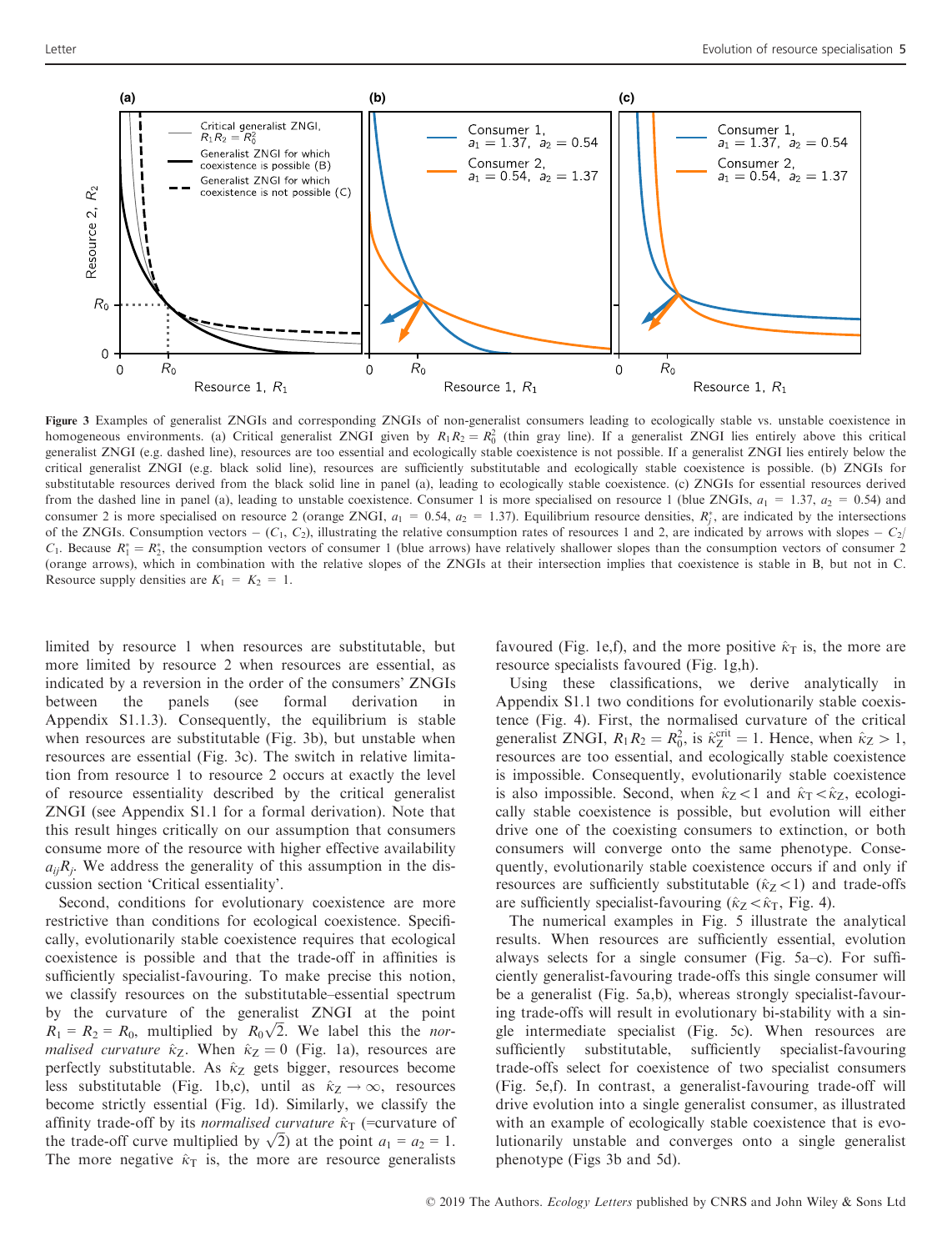

Figure 4 Ecological and evolutionary outcomes of competition for two resources in homogeneous environments as a function of the resource type (substitutable to essential) and the shape of the affinity trade-off (generalist- to specialist-favouring). On the x-axis, a family of trade-off curves characterised by their normalised curvature  $\hat{\kappa}_T$  at the point  $a_1 = a_2 = 1$  in affinity space go from being generalist-favouring for  $\hat{\kappa}_T < 0$  to being increasingly specialist-favouring for  $\hat{\kappa}_T > 0$ . On the y-axis, a family of generalist ZNGIs characterised by their normalised curvature  $\hat{\kappa}_Z$  at the point  $R_1 = R_2 = R_0$  go from perfectly substitutable resources for  $\hat{\kappa}_Z = 0$  to increasingly essential resources as  $\hat{\kappa}_Z$  increases. The lines  $\hat{\kappa}_Z = 1$  and  $\hat{\kappa}_Z = \hat{\kappa}_T$ separate different outcomes. Ecologically stable coexistence is possible when  $\hat{\kappa}_Z\lt 1$ . Evolutionarily stable coexistence is possible when  $\hat{\kappa}_Z\lt 1$  and  $\hat{\kappa}_Z\lt \hat{\kappa}_T$ . See Fig. 1 for examples of generalist ZNGIs and trade-off curves corresponding to specific numerical values of  $\hat{\kappa}_Z$  and  $\hat{\kappa}_T$ . The letters (a)–(f) cross-reference the generalist ZNGI and trade-off curvatures which lead to the evolutionary outcomes in the corresponding panels of Fig. 5.



Figure 5 Examples of evolutionary outcomes for different resource types and trade-offs in homogeneous environments. Shown are zero net growth isoclines (ZNGIs) and trade-off curves of consumers in evolutionarily stable communities. Panels (a)–(f) cross-reference Fig. 4 for the combinations of resource types (normalised curvatures  $\hat{\kappa}_Z$  of the generalist ZNGI) and normalised trade-off curvatures  $\hat{\kappa}_T$  that were used in evolutionary community assembly. The large panels show the ZNGIs of the consumer(s) in resource space as curves, and the resource densities at the evolutionary equilibrium as dots. The insets show the trade-off between resource affinities  $a_1$  and  $a_2$  for all consumers as curves, and the affinity combination(s) of the consumer(s) at the evolutionary equilibrium as dots. In panel (c), two alternative stable states are depicted. Initial conditions  $a_1 > a_2$  produce the outcome depicted by the solid line and filled dots, whereas initial conditions  $a_2 > a_1$  produce the outcome depicted by the broken line and open dots. For the specific family of per capita growth functions and parameter values used in the numerical simulations,  $R_0 = 0.2$ . Resource supply densities are  $K_1 = K_2 = 1$ .

The results above rely on the various symmetries that follow from our assumption that consumers and resources only differ in affinities. While this assumption may seem restrictive, we show numerically in Appendix S3.2 that the symmetric case serves as a very good representation, and that the above results are qualitatively (and often quantitatively) robust to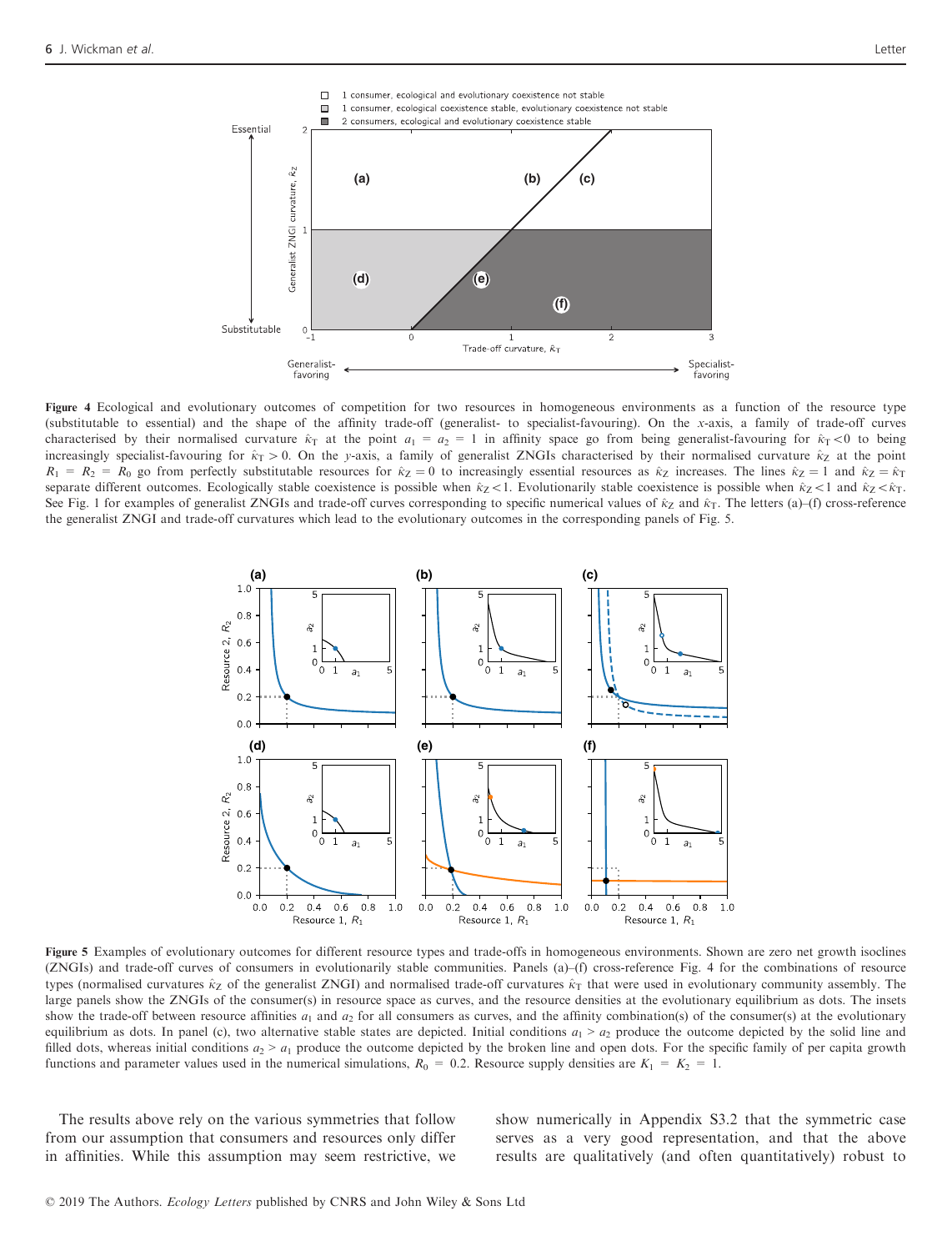various asymmetries. As expected, any imposed asymmetries (such as skewed resource supply ratios or a skewed affinity trade-off) tend to reduce the parameter space yielding evolutionarily stable coexistence between two types of consumers (Figs S3.2–S3.9).

#### Heterogeneous environments

In heterogeneous environments, the outcome of evolutionary community assembly also depends on the degree to which resources are substitutable/essential and on the shape of the affinity trade-off in ways that can be described by the curvatures of the generalist ZNGI  $(\hat{\kappa}_7)$  and the trade-off curve  $(\hat{\kappa}_T)$ . In all nine resource-supply landscapes that we explored, we found three distinct diversity patterns. Below, we describe these patterns and illustrate them with a representative example of a landscape in which local supply rates of resources 1 and 2 are anticorrelated (Fig. 2). Interestingly, the lines  $\hat{\kappa}_Z = 1$  and  $\hat{\kappa}_Z = \hat{\kappa}_T$  help us again to understand the evolutionary outcomes, albeit for different reasons than in homogeneous environments (Fig. 6, see Appendix S3.3 for the remaining eight resource–supply landscapes).

First, under most conditions, evolved consumer diversity is higher in heterogeneous than in homogeneous environments (Fig. 6a). Intriguingly, however, the conditions promoting coexistence in homogeneous environments – substitutable resources and specialist-favouring trade-offs – engender among the least diverse communities in heterogeneous environments. To understand this, consider the bottom row in Fig. 6a, where resources are perfectly substitutable. If the trade-off favours specialisation, the two extreme specialists will be selected for (Fig. 6f). These deplete their respective resources everywhere on the landscape to levels that make it impossible for any other affinity combination to persist. Such resource monopolisation is, however, not possible when tradeoffs favour generalists or when resources are essential. In fact, the highest consumer diversity is attained when resources are essential (Fig. 6a), that is, under conditions that prevent ecological coexistence in homogeneous environments.

Second, highly diverse communities only form for resources that are clearly substitutable or clearly essential. In contrast, diversity is lowest for intermediate resource types (near the horizontal line  $\hat{\kappa}_Z = 1$ , Fig. 6a), where a regime shift in local adaptation occurs along the resource substitutability axis. When resources are substitutable, consumers adapt locally to where their favoured resource is more abundant. Consequently, consumers with high affinity for resource 1 are abundant where the supply of resource 1 is high (Fig. 6e). In contrast, when resources are clearly essential, consumers adapt locally to where their favoured resource is scarce. Consequently, consumers with high affinity for resource 1 are abundant where the supply of resource 1 is low (Fig. 6b). The switch between these contrasting local selection regimes occurs when resources are of intermediate type ( $\hat{\kappa}_Z = 1$  in Fig. 6a). For such resource types, the possibilities for local adaptation through specialisation are strongly limited, because either a perfect generalist (for  $\hat{\kappa}_T$  approximately  $\leq$  0), or a pair of mild specialists (for  $\hat{\kappa}_T$  approximately > 0), outcompete all other phenotypes everywhere in the landscape, regardless of the local resource supply ratios (Fig. 6d, see

Appendix S1.2.1 for technical derivations). Diversity increases away from this line in both directions, indicating that more consumers can locally adapt and coexist by partitioning space. The exception is the lower right corner of Fig. 6a, where the previously described monopolisation effects are operating.

Third, the most diverse communities evolve when trade-offs are near the diagonal line  $\hat{\kappa}_Z = \hat{\kappa}_T$  (Fig. 6a). This can be understood as follows. When trade-offs are strongly generalist-favouring, highly specialised consumers cannot compete. Moving from left to right in Fig. 6a, the penalty on resource specialisation is gradually relaxed, and more specialist consumers can join the community. Diversity declines again when the trade-off becomes too specialist-favouring, but the underlying mechanisms differ for substitutable vs. essential resources.

For substitutable resources  $(\hat{\kappa}_Z\langle 1\rangle)$ , diversity declines abruptly at the diagonal  $\hat{\kappa}_Z = \hat{\kappa}_T$ , where the system undergoes a shift in selection regime. To understand this regime shift, we use ideas from Wickman et al. (2017), who showed that selection in spatially heterogeneous systems described by reactiondiffusion equations can be divided into sympatric and parapatric selection terms. Sympatric selection is a spatially weighted average of local disrupting or stabilising selection, and parapatric selection is, roughly speaking, a measure of the variance in local directional selection. Analysing sympatric selection on a single consumer at the evolutionarily singular point close to  $(a_1, a_2) = (1, 1)$ , we notice that sympatric selection goes from stabilising to disruptive close to the line  $\hat{\kappa}_Z = \hat{\kappa}_T$  when we cross from left to right (Fig. 6a). Hence, evolutionary dynamics change qualitatively when this line is crossed from a regime where diversity is generated through local adaptation (Fig. 6e) to a regime where the community is dominated by a few global resource specialists (Fig. 6f).

For essential resources ( $\hat{\kappa}_Z > 1$ ), a maximum or plateau in diversity is reached to the left of the diagonal  $\hat{\kappa}_Z = \hat{\kappa}_T$ . Because essential resources cannot be monopolised by extreme specialists, a regime shift does not occur. Yet, as trade-offs become more specialist-favouring, the community loses generalist consumers, and all consumers become specialised to varying degrees (Fig. 6c). The most diverse communities form when the trade-off strikes a balance allowing both generalists and specialists to coexist.

# DISCUSSION

In this paper, we investigated how selection on resource-uptake affinities shapes the evolution of competitive communities. We focused on affinity because it is at the very core of resource competition, affecting for any phenotype both its effects on and its responses to resource levels. We explored the evolution of uptake affinities comprehensively across a two-factorial continuum from substitutable to essential resources and from generalist- to specialist-favouring trade-offs, and did so in spatially homogeneous and heterogeneous landscapes.

## Homogeneous environments – generalisations of earlier findings

In homogeneous environments, we showed that evolutionarily stable coexistence requires both sufficiently substitutable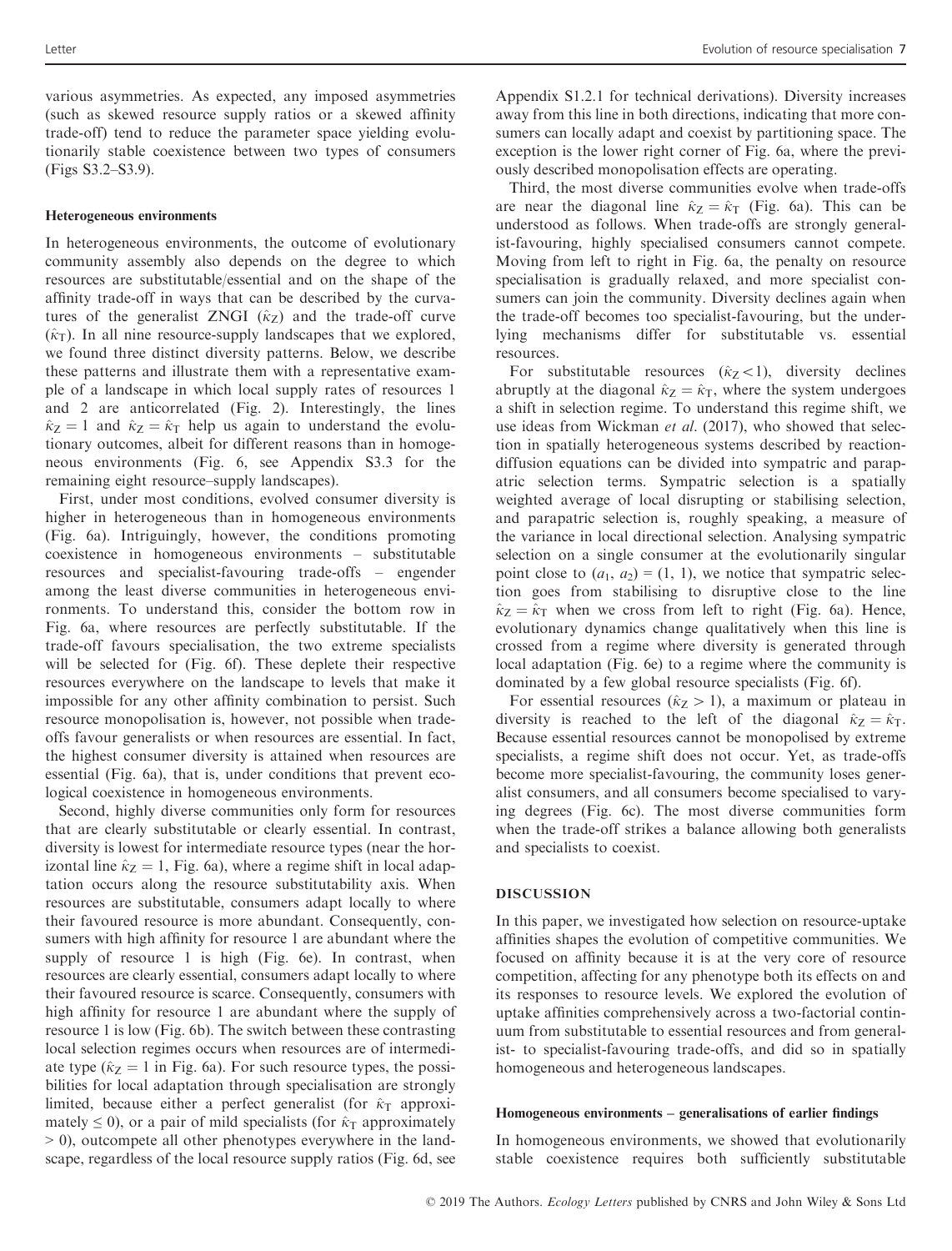

Figure 6 Evolutionary outcomes of competition for two resources in heterogeneous environments. (a) Consumer diversity as a function of the resource type (substitutable to essential) and the shape of the affinity trade-off (generalist- to specialist-favouring), with the axes being quantified in units of the normlised curvatures of the trade-off curve  $\hat{\kappa}_T$  and the generalist ZNGI  $\hat{\kappa}_Z$  (see Fig. 4 for details). The horizontal and diagonal lines depict the relations  $\hat{\kappa}_Z = 1$  and  $\hat{\kappa}_Z = \hat{\kappa}_T$  respectively. Each square is the outcome of a numerical simulation, where the colour of the square indicates the number of evolutionarily stably coexisting consumers on the entire landscape. The letters B–F cross-reference the generalist ZNGI and trade-off curvatures which lead to the evolutionary outcomes in panels (b)–(f). (b–f) ZNGIs and *effective supply points* of all consumers in resource space as curves and dots respectively. An effective supply point is the average resource supply  $(\bar{K}_{i1}, \bar{K}_{i2})$  experienced by consumer i across the entire landscape, weighted by its local abundances, that is,  $\bar{K}_{ij} = (\int u_i(\mathbf{x}) d\mathbf{x})^{-1} \int u_i(\mathbf{x}) K_j(\mathbf{x}) d\mathbf{x}$ . The insets show the trade-off between resource affinities  $a_1$  and  $a_2$  for all consumers as curves, and the affinity combination(s) of the consumer(s) at the evolutionary equilibrium as dots. Note that the effective supply points of resource specialists (e.g. yellow dots) in panels (b) and (e) are on opposite sides of the diagonal in resource space, illustrating that consumers are most abundant in habitats where the supply of their preferred resource is either highest (substitutable resources) or lowest (essential resources). In each of panels (b)–(f), the *outer geometrical envelope* would be the line tracing the parts of the ZNGIs that are closest to the axes.

resources and sufficiently specialist-favouring trade-offs. This finding provides context and deeper understanding to earlier studies. Schreiber & Tobiason (2003) studied competition for antagonistic to essential resources under a linear affinity trade-off and found that evolutionarily stable coexistence is possible only for perfectly substitutable or antagonistic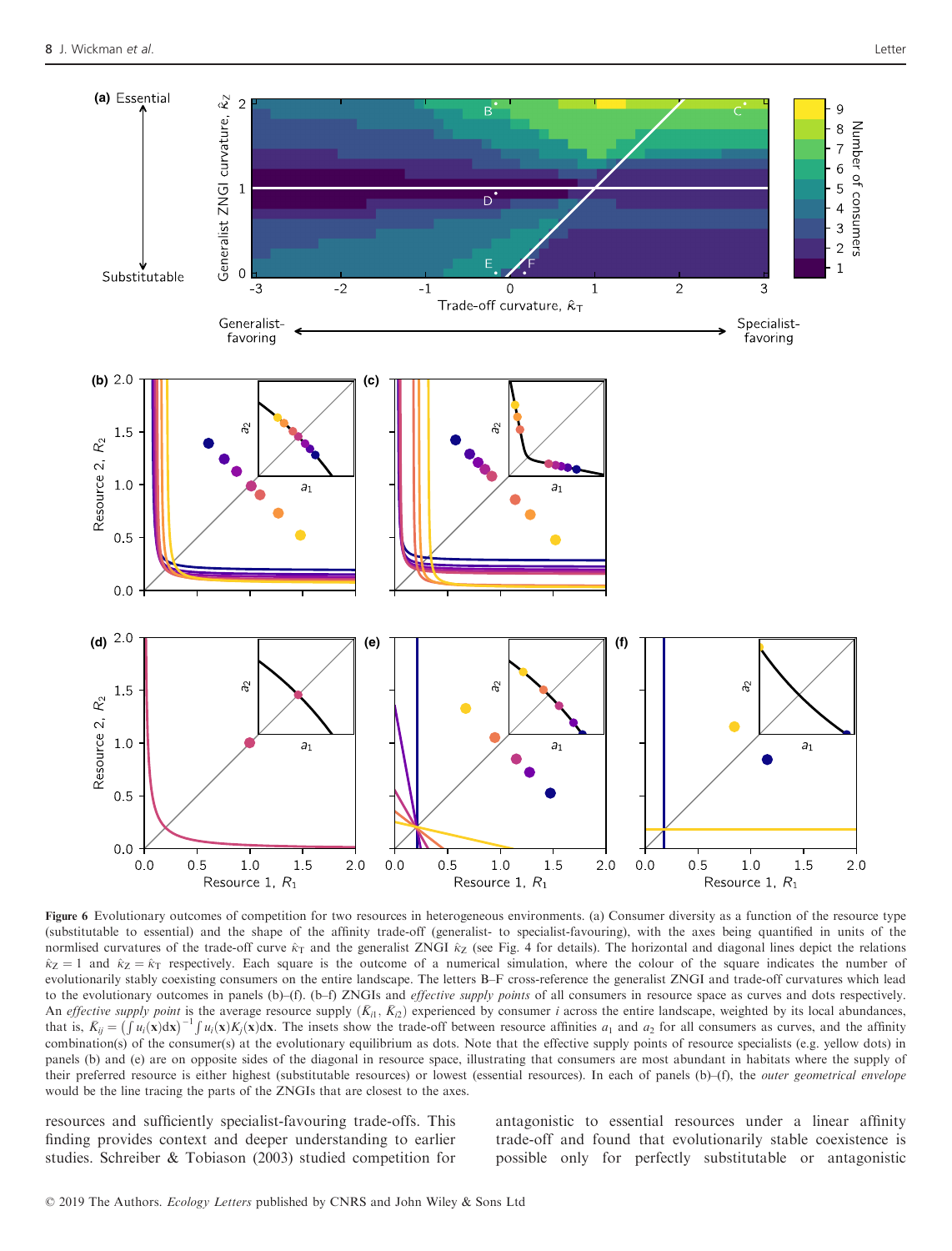resources. This corresponds to tracing a vertical line at  $\hat{\kappa}_T = 0$ in Fig. 4. In Appendix S3.1, we show that our results also extend to antagonistic resources. Similarly, Levins (1962), MacArthur & Levins (1964), Lawlor & Smith (1976), and Rueffler et al. (2006) studied competition for two perfectly substitutable resources, and found that coexistence required a specialist-favouring trade-off. This corresponds to tracing a horizontal line at  $\hat{\kappa}_Z = 0$  in Fig. 4. Our findings for homogeneous environments thus unify and put into a single framework two disparate strands of evolutionary theory of resource specialisation, and map out the previously uncharted territory in resource type–trade-off space that surrounds these earlier studies.

# Critical essentiality

Another important discovery is the threshold of 'critical essentiality' of resources beyond which ecological (and thus evolutionary) coexistence is impossible in homogeneous environments. On a first glance, this result seems surprising, given that coexistence of competitors for strictly essential resources is a textbook example of resource competition theory (e.g. Begon et al. 2006). Yet, the result only extends earlier findings. León  $&$  Tumpson (1975) showed that stable ecological coexistence of two resource competitors requires that each competitor removes more of the resource which contributes more to its own growth. For substitutable resources, this can be accomplished by differences in affinity alone. In contrast, when background mortalities of consumers are equal, differences in affinity alone cannot engender coexistence if resources are strictly essential; in that case differences in the ratio of conversion efficiencies are required (León  $\&$ Tumpson 1975; Abrams 1988; Vincent et al. 1996).

The finding of a threshold of critical resource essentiality hinges on our assumption that consumers remove relatively more of the resource that has the higher effective availability  $a_{ii}R_i$ . While this assumption is straightforward for substitutable resources, it may not necessarily apply to essential resources. For example, the uptake of essential nutrients by primary producers can be dictated by the elemental stoichiometry of the producer rather than by effective nutrient availability (Grover et al. 1997). In that case, the assumption that consumers take up proportionally more of the resources for which  $a_{ij}R_i$  is the highest can be violated, because the consumption of a non-limiting nutrient is entirely governed by the effective availability of the limiting nutrient and the consumer's elemental stoichiometry. Ecological coexistence then becomes possible if consumers are limited by different nutrients and are appropriately niche-differentiated with respect to elemental stoichiometry (Tilman 1980).

This raises the question: when resources are essential, what traits are selected for if both elemental stoichiometry and uptake affinity can evolve? In models where both uptake affinity and elemental stoichiometry of a monomorphic consumer can vary adaptively, the resulting optimal phenotype adjusts its uptake and stoichiometry such that growth is exactly colimited (Branco et al. 2018). Graphically, this means that the optimal phenotype consumes resources in a ratio pointing from the supply point to the corner of its ZNGI. Under such

conditions, any given supply point would select for a single optimal phenotype, making coexistence of competitors for essential resources evolutionarily implausible.

In conclusion, our results suggest that, if affinity is the main trait under selection, there will often be a sharp transition from 'substitutable-like' to 'essential-like' resources where the qualitative dynamics of the system change. An important novelty is that we can identify a critical generalist ZNGI where this transition occurs. Although the specific form of the critical generalist ZNGI depends on the specific form of the per capita growth functions, we suggest that the phenomenon of two distinct competitive regimes for substitutable- vs. essential-like resources is a general principle (see also Abrams 1988). Interestingly, this critical ZNGI is crucial to an understanding of the evolution of resource specialisation also in spatially heterogeneous environments.

## Evolution of metacommunities in heterogeneous landscapes

In spatially heterogeneous environments, several consumers can coexist in competition for two resources, with the most diverse communities evolving for combinations of either clearly substitutable resources and near-linear trade-offs or clearly essential resources and moderately specialist-favouring trade-offs. We explained these findings using the curvatures of the generalist ZNGI and the trade-off curve. Koffel et al. (2016) recently developed a complementary framework, which uses the curvature of the outer envelope tracing the ZNGIs of competitors (see caption of Fig. 6) to predict the evolutionary stable trait composition of metacommunities in spatially variable resource supply landscapes. We discuss links between the two approaches in Appendix S1.2.

The degree to which environments can be considered heterogeneous depends not only on local differences in resource supply but also on the movement rates of consumers and resources. Ecologically, low or no movement corresponds to the species sorting scenario of metacommunity theory (Leibold et al. 2004), for which regional coexistence of many resource competitors is possible if the landscape contains a broad range of local resource supply ratios (Tilman 1982). Wickman *et al.* (2017) showed that this also holds evolutionarily for perfectly substitutable resources and generalistfavouring trade-offs. The number of evolutionarily coexisting consumers increases as diffusion rates decrease, and as diffusion rates approach zero, an infinite number of consumers can coexist, which adapt locally to a continuum of spatially varying supply ratios (Wickman et al. 2017).

Alternative states at the local level have been debated as another potential mechanism sustaining regional metacommunity diversity (Chase 2010; Fukami 2015). In homogeneous environments, we found that essential resources and specialistfavouring trade-offs engender the evolution of alternative states that are dominated by one of two specialists with contrasting affinities (Fig. 5c). Essential resources and specialistfavouring trade-offs might therefore promote the evolution of local alternative states also in heterogeneous landscapes. These conditions do indeed engender diverse metacommunities of specialists from which generalists are conspicuously absent (Fig. 6c). Intriguingly, these regionally coexisting specialists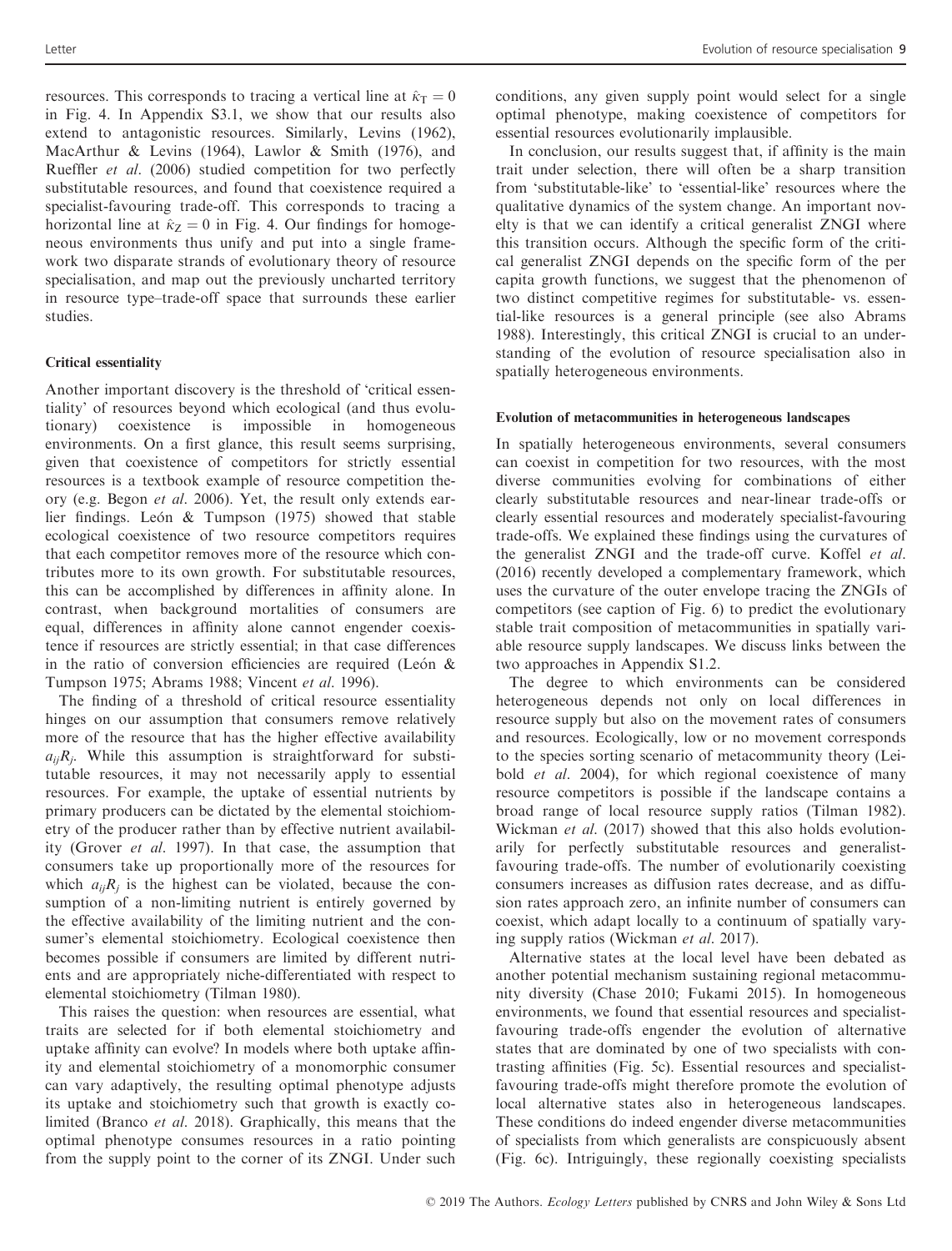show low spatial overlap (results not shown), suggesting that the evolution of local alternative states merits further exploration.

#### Sympatric vs. parapatric diversification

For perfectly substitutable resources and specialist-favouring trade-offs, neither spatial heterogeneity nor rates of diffusion matter for the outcome, which will always be two consumers, each only consuming one of the resources. The mechanism generating this two-consumer metacommunity can thus be said to be sympatric. The debate over the feasibility of sympatric diversification (and speciation) is long-standing (Dieckmann & Doebeli 1999; Via 2001; Sousa & Hey 2013; Gavrilets 2014). Here, we surprisingly find that the conditions promoting diversification in sympatry may actually prevent greater diversification in parapatry, because, under a specialist-favouring trade-off, two global specialists can together monopolise two substitutable resources everywhere in a landscape of locally varying supply ratios. This tension between sympatric and parapatric mechanisms of trait diversification has gone unseen in studies which have modelled the evolution of consumer traits when resources are continuously distributed (e.g. seeds of different sizes) (Dieckmann & Doebeli 1999; Doebeli & Dieckmann 2000; Doebeli 2011). In such models, trait evolution affects the abilities of consumers to exploit different parts of the resource spectrum. Such models have also been used to study evolution in heterogeneous environments (Doebeli & Dieckmann 2003; Haller et al. 2013) and Pontarp et al. (2015) found that conditions that generate diversity in sympatry also generate greater diversity in parapatry. This contrast with our model comes about through the lack of a monopolisation effect, which can only operate when resources are discrete. As many consumer–resource interactions in nature are well described using discrete resources, this effect may play an important role in many eco-evolutionary systems.

Taken together, our results provide a new picture of specialisation-mediated, evolutionarily stable diversity of consumers competing for limiting resources. By considering a continuum of resource types and trade-offs, we showed that substitutable and essential resources give rise to qualitatively different coexistence regimes, and that the consequences of this dichotomy are very different in spatially homogeneous and heterogeneous environments. Since resource competition is a fundamental ecological interaction, the insights presented here should be applicable to a broad range of systems.

# ACKNOWLEDGEMENTS

JW and AB gratefully acknowledge support from the Swedish Research Council (2015-3917). Part of the computations were performed on resources provided by the Swedish National Infrastructure for Computing (SNIC) at HPC2N. We thank Christian Guill and two other anonymous reviewers for insightful comments on the manuscript.

# AUTHOR CONTRIBUTIONS

JW conceived and designed the study with input from AB and SD. JW performed the mathematical and numerical analysis.

JW drafted the manuscript with revisions from SD and comments from AB.

# DATA ACCESSIBILITY STATEMENT

The data for the evolutionarily stable metacommunities have been deposited to the Dryad digital repository, with the DOI being:<https://doi.org/10.5061/dryad.js18230>.

#### **REFERENCES**

- Abrams, P.A. (1988). Resource productivity-consumer species diversity: simple models of competition in spatially heterogeneous environments. Ecology, 69, 1418–1433.
- Amarasekare, P. & Nisbet, R. (2001). Spatial heterogeneity, source-sink dynamics, and the local coexistence of competing species. Am. Nat., 158, 572–584.
- Begon, M., Townsend, C.R. & Harper, J.L. (2006). Ecology: From Individuals to Ecosystems, 4th edn. Blackwell Publishing, Malden, MA.
- Branco, P., Egas, M., Elser, J.J. & Huisman, J. (2018). Eco-evolutionary dynamics of ecological stoichiometry in plankton communities. Am. Nat., 192, E1–E20.
- Brännström, Å., Johansson, J. & von Festenberg, N. (2013). The Hitchhiker's guide to adaptive dynamics. Games, 4, 304–328.
- Button, D.K. (1986). Affinity of organisms for substrate. Limnol. Oceanogr., 31, 453–456.
- Chase, J.M. (2010). Stochastic community assembly causes higher biodiversity in more productive environments. Science, 328, 1388–1391.
- Connell, J.H. (1978). Diversity in tropical rain forests and coral reefs. Science, 199, 1302–1310.
- Debarre, F. & Gandon, S. (2010). Evolution of specialization in a spatially continuous environment. J. Evol. Biol., 23, 1090–1099.
- Dercole, F. & Rinaldi, S. (2008). Analysis of Evolutionary Processes: The Adaptive Dynamics Approach and Its Applications. Princeton Series in Theoretical and Computational Biology. Princeton University Press, Princeton, NJ.
- Dieckmann, U. & Doebeli, M. (1999). On the origin of species by sympatric speciation. Nature, 400, 354.
- Doebeli, M. (2011). Adaptive Diversification. Monographs in Population Biology. Princeton University Press, Princeton, NJ.
- Doebeli, M. & Dieckmann, U. (2000). Evolutionary branching and sympatric speciation caused by different types of ecological interactions. Am. Nat., 156, S77–S101.
- Doebeli, M. & Dieckmann, U. (2003). Speciation along environmental gradients. Nature, 421, 259–264.
- Edwards, K.F., Klausmeier, C.A. & Litchman, E. (2011). Evidence for a three-way trade-off between nitrogen and phosphorus competitive abilities and cell size in phytoplankton. Ecology, 92, 2085–2095.
- Edwards, K.F., Kremer, C.T., Miller, E.T., Osmond, M.M., Litchman, E. & Klausmeier, C.A. (2018). Evolutionarily stable communities: a framework for understanding the role of trait evolution in the maintenance of diversity. Ecol. Lett., 21, 1853–1868.
- Fukami, T. (2015). Historical contingency in community assembly: integrating niches, species pools, and priority effects. Annu. Rev. Ecol. Evol. Syst., 46, 1–23.
- Gavrilets, S. (2014). Models of speciation: where are we now? *J. Heredity*, 105, 743–755.
- Geritz, S.A.H., Kisdi, E., Meszena, G. & Metz, J.A.J. (1998). Evolutionarily singular strategies and the adaptive growth and branching of the evolutionary tree. Evol. Ecol., 12, 35–57.
- Grover, J.D., Grover, J.P. & Hudziak, J. (1997). Resource competition, 1st edn. Chapman & Hall, London, UK.
- Gyllenberg, M. & Meszena, G. (2005). On the impossibility of coexistence of infinitely many strategies. J. Math. Biol., 50, 133–160.
- Haller, B.C., Mazzucco, R. & Dieckmann, U. (2013). Evolutionary branching in complex landscapes. Am. Nat., 182, E127–E141.